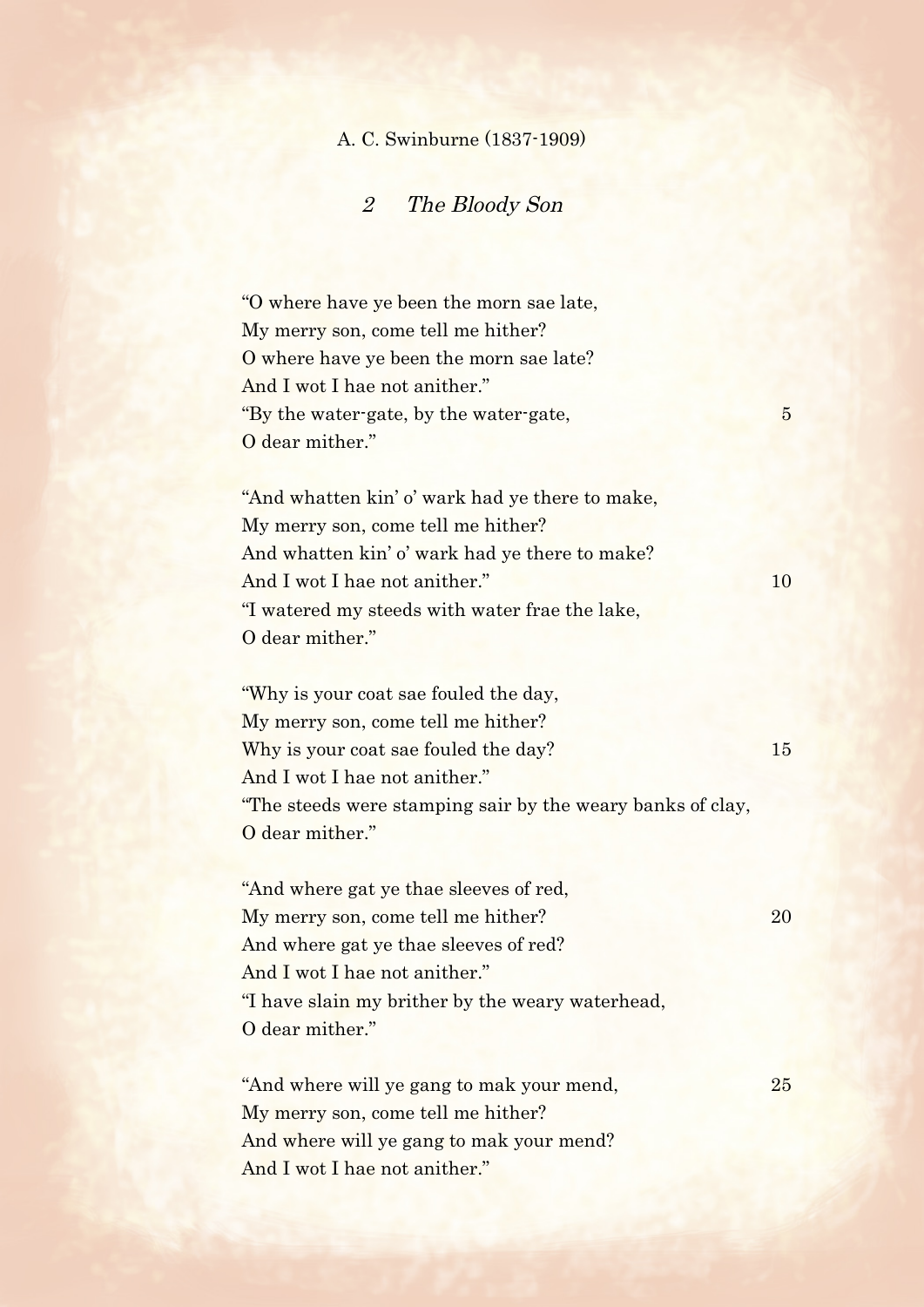| "The warldis way, to the warldis end,              |                                                                                                                                                                                                                                                                                                                                                                                                                                                                                                                                       |
|----------------------------------------------------|---------------------------------------------------------------------------------------------------------------------------------------------------------------------------------------------------------------------------------------------------------------------------------------------------------------------------------------------------------------------------------------------------------------------------------------------------------------------------------------------------------------------------------------|
| O dear mither."                                    | 30                                                                                                                                                                                                                                                                                                                                                                                                                                                                                                                                    |
|                                                    |                                                                                                                                                                                                                                                                                                                                                                                                                                                                                                                                       |
| "And what will ye leave your father dear,          |                                                                                                                                                                                                                                                                                                                                                                                                                                                                                                                                       |
| My merry son, come tell me hither?                 |                                                                                                                                                                                                                                                                                                                                                                                                                                                                                                                                       |
| And what will ye leave your father dear?           |                                                                                                                                                                                                                                                                                                                                                                                                                                                                                                                                       |
| And I wot I hae not anither."                      |                                                                                                                                                                                                                                                                                                                                                                                                                                                                                                                                       |
| "The wood to fell and the logs to bear,            | 35                                                                                                                                                                                                                                                                                                                                                                                                                                                                                                                                    |
|                                                    |                                                                                                                                                                                                                                                                                                                                                                                                                                                                                                                                       |
|                                                    |                                                                                                                                                                                                                                                                                                                                                                                                                                                                                                                                       |
|                                                    |                                                                                                                                                                                                                                                                                                                                                                                                                                                                                                                                       |
|                                                    |                                                                                                                                                                                                                                                                                                                                                                                                                                                                                                                                       |
| My merry son, come tell me hither?                 |                                                                                                                                                                                                                                                                                                                                                                                                                                                                                                                                       |
|                                                    | 40                                                                                                                                                                                                                                                                                                                                                                                                                                                                                                                                    |
| And I wot I hae not anither."                      |                                                                                                                                                                                                                                                                                                                                                                                                                                                                                                                                       |
| "The wool to card and the wool to wear,            |                                                                                                                                                                                                                                                                                                                                                                                                                                                                                                                                       |
| For ye'll never see my body mair,                  |                                                                                                                                                                                                                                                                                                                                                                                                                                                                                                                                       |
| O dear mither."                                    |                                                                                                                                                                                                                                                                                                                                                                                                                                                                                                                                       |
|                                                    |                                                                                                                                                                                                                                                                                                                                                                                                                                                                                                                                       |
| "And what will ye leave for your wife to take,     | 45                                                                                                                                                                                                                                                                                                                                                                                                                                                                                                                                    |
| My merry son, come tell me hither?                 |                                                                                                                                                                                                                                                                                                                                                                                                                                                                                                                                       |
| And what will ye leave for your wife to take?      |                                                                                                                                                                                                                                                                                                                                                                                                                                                                                                                                       |
| And I wot I hae not anither."                      |                                                                                                                                                                                                                                                                                                                                                                                                                                                                                                                                       |
| "A goodly gown and a fair new make,                |                                                                                                                                                                                                                                                                                                                                                                                                                                                                                                                                       |
| For she'll do nae mair for my body's sake,         | $50\,$                                                                                                                                                                                                                                                                                                                                                                                                                                                                                                                                |
| O dear mither."                                    |                                                                                                                                                                                                                                                                                                                                                                                                                                                                                                                                       |
|                                                    |                                                                                                                                                                                                                                                                                                                                                                                                                                                                                                                                       |
|                                                    |                                                                                                                                                                                                                                                                                                                                                                                                                                                                                                                                       |
|                                                    |                                                                                                                                                                                                                                                                                                                                                                                                                                                                                                                                       |
|                                                    |                                                                                                                                                                                                                                                                                                                                                                                                                                                                                                                                       |
|                                                    | 55                                                                                                                                                                                                                                                                                                                                                                                                                                                                                                                                    |
|                                                    |                                                                                                                                                                                                                                                                                                                                                                                                                                                                                                                                       |
|                                                    |                                                                                                                                                                                                                                                                                                                                                                                                                                                                                                                                       |
|                                                    |                                                                                                                                                                                                                                                                                                                                                                                                                                                                                                                                       |
|                                                    |                                                                                                                                                                                                                                                                                                                                                                                                                                                                                                                                       |
|                                                    |                                                                                                                                                                                                                                                                                                                                                                                                                                                                                                                                       |
|                                                    | 60                                                                                                                                                                                                                                                                                                                                                                                                                                                                                                                                    |
| And what will ye leave your little daughter sweet? |                                                                                                                                                                                                                                                                                                                                                                                                                                                                                                                                       |
|                                                    | For he'll never see my body mair,<br>O dear mither."<br>"And what will ye leave your mither dear,<br>And what will ye leave your mither dear?<br>"And what will ye leave your young son fair,<br>My merry son, come tell me hither?<br>And what will ye leave your young son fair?<br>And I wot ye hae not anither."<br>"A twiggen school-rod for his body to bear,<br>Though it garred him greet he'll get nae mair,<br>O dear mither."<br>"And what will ye leave your little daughter sweet,<br>My merry son, come tell me hither? |